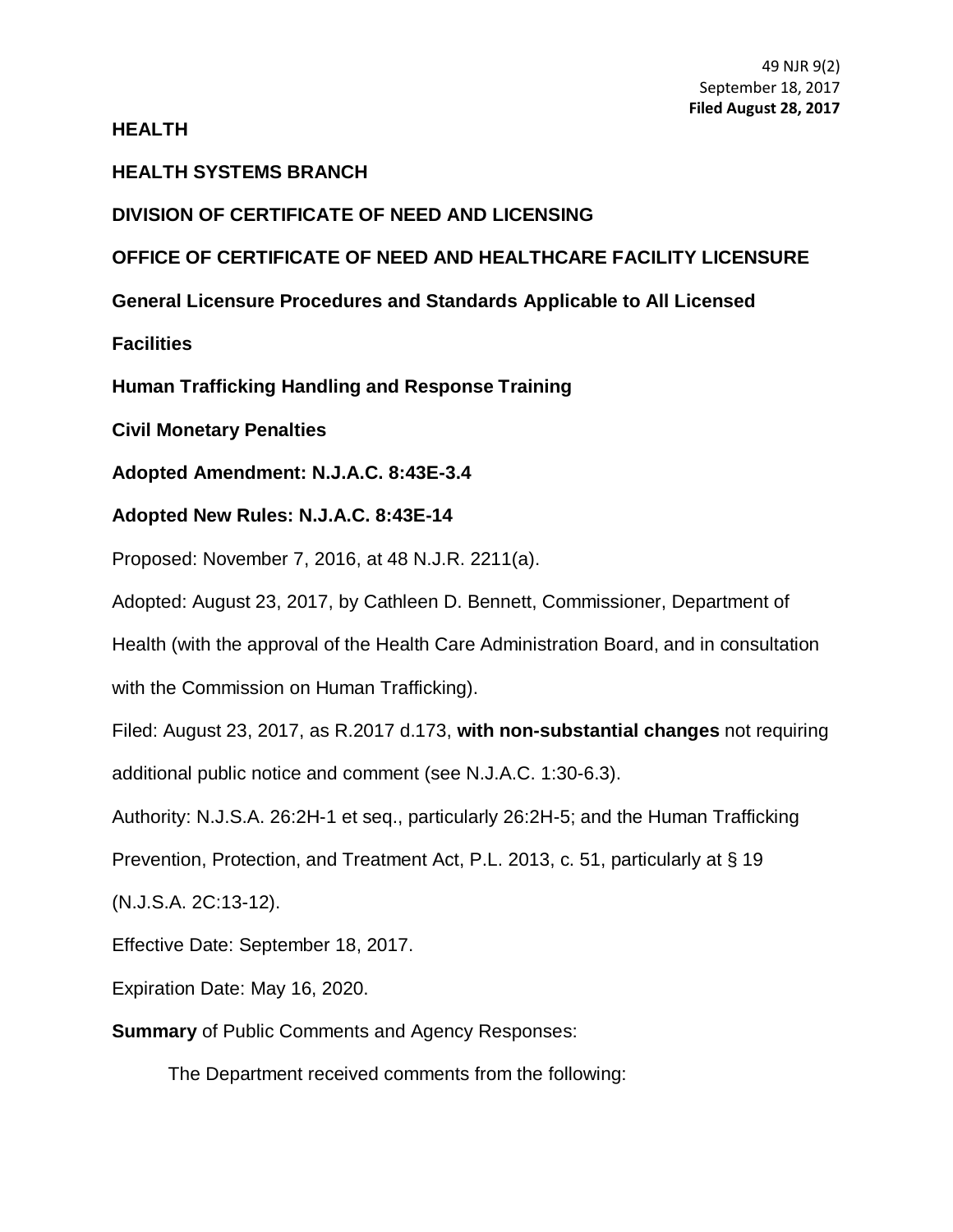1. Elizabeth A. Ryan, Esq., President and Chief Executive Officer, New Jersey Hospital Association, Princeton, NJ;

2. Pam Strickland, Founder and Chief Executive Officer, Eastern North Carolina Stop Human Trafficking NOW, Farmville, NC; and

3. Debra L. Wentz, Ph.D., President and Chief Executive Officer, New Jersey Association of Mental Health and Addiction Agencies, Inc., Mercerville, NJ.

Quoted, summarized, and/or paraphrased below, are the comments and the Department's responses. The numbers in parentheses following the comments below correspond to the commenter numbers above.

1. COMMENT: A commenter states, "The Human Trafficking Prevention, Protection, and Treatment Act … that was signed into law by Governor Christie in May 2013 will significantly enhance the awareness in identifying victims of human trafficking. The healthcare industry plays a vital role in helping to increase this awareness among its employees in the hopes that more victims are identified and rescued from this violation of basic human rights. We applaud the Legislature, Governor Christie and the Department for their leadership on this issue." (1)

RESPONSE: The Department acknowledges the commenter's support for the Act.

2. COMMENT: A commenter states, "Research shows that many victims of human trafficking access health care while being victimized. This is a rare opportunity for identification of victims, but only if healthcare professionals have been trained in how to recognize victims. We wholeheartedly support this proposal." (2)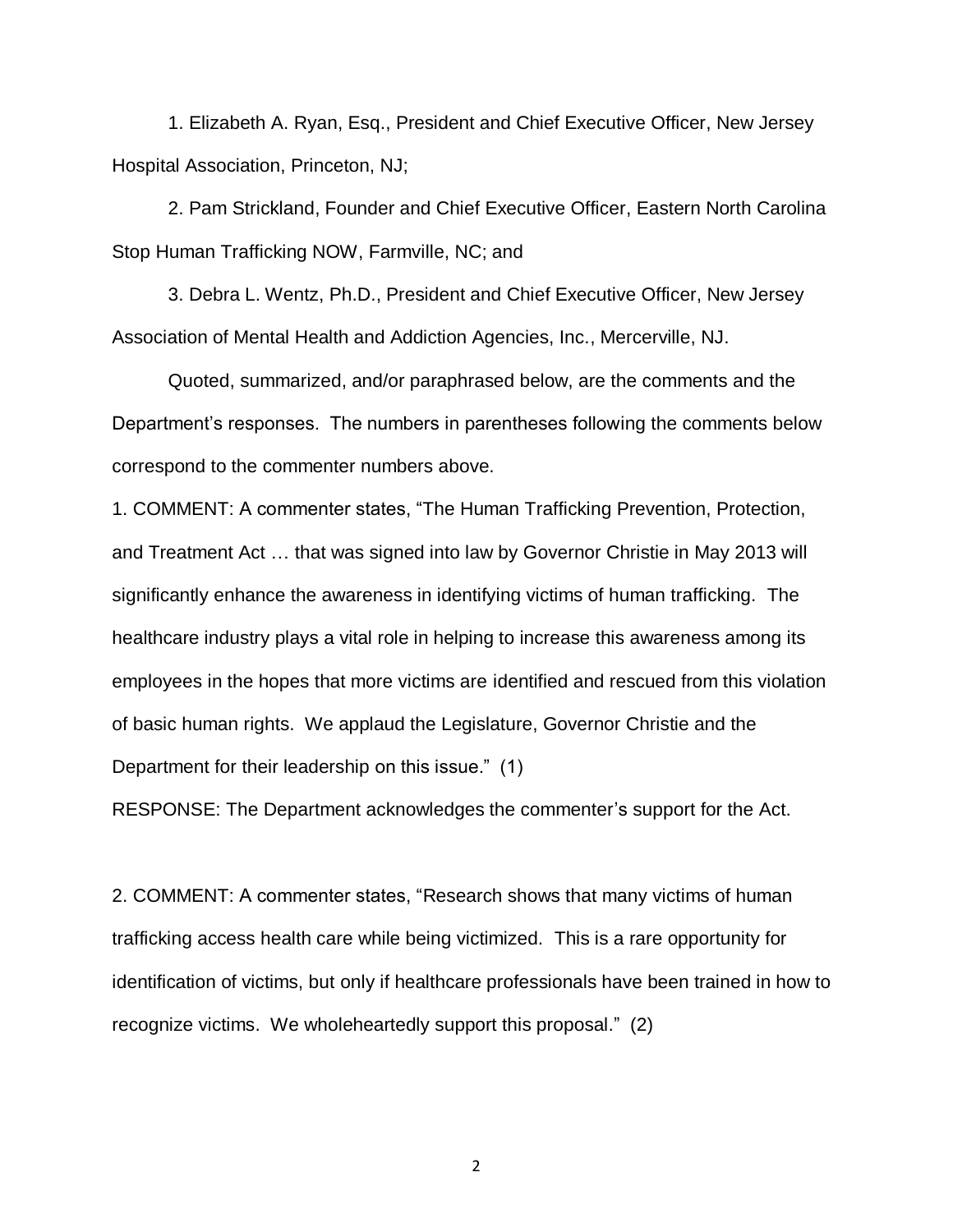3. COMMENT: A commenter "supports the [Department's] effort … to require training on 'the handling and response procedures of suspected human trafficking activities for employees of every licensed health care facility.' It is essential for survivors of human trafficking who present in healthcare clinics, hospitals, and other DOH licensed facilities to have all personnel they come in contact with be trained in identifying the victims and providing appropriate assessment and referral for health services. This initiative is an encouraging step toward ensuring that victims of human trafficking activities are better identified and their health care needs addressed in a timely manner." (3) RESPONSE TO COMMENTS 2 AND 3: The Department acknowledges the commenters' support for the proposed amendment and new rules.

4. COMMENT: With respect to proposed new N.J.A.C. 8:43E-14.2, a commenter states, "we must express significant concern with the scope of the healthcare workers required to be trained by the programs specified in the proposal. We believe the regulations as proposed go beyond the statutory authority with respect to volunteers, physicians and others who are not employed by the facility…. N.J.S.A. 2C:13-12c(1) clearly states that the training shall be provided to the employees of the healthcare facility….

[Healthcare] facilities are required to maintain the appropriate number of healthcare professionals to provide excellent 24/7 care to our patients. Some of our providers are direct employees of the hospital while others have privileges to perform services at our facilities. Identifying all of the necessary workers who need to receive the training, compelling these workers (many of whom are not direct employees of the hospital) to take the training and properly tracking the completion of the training is a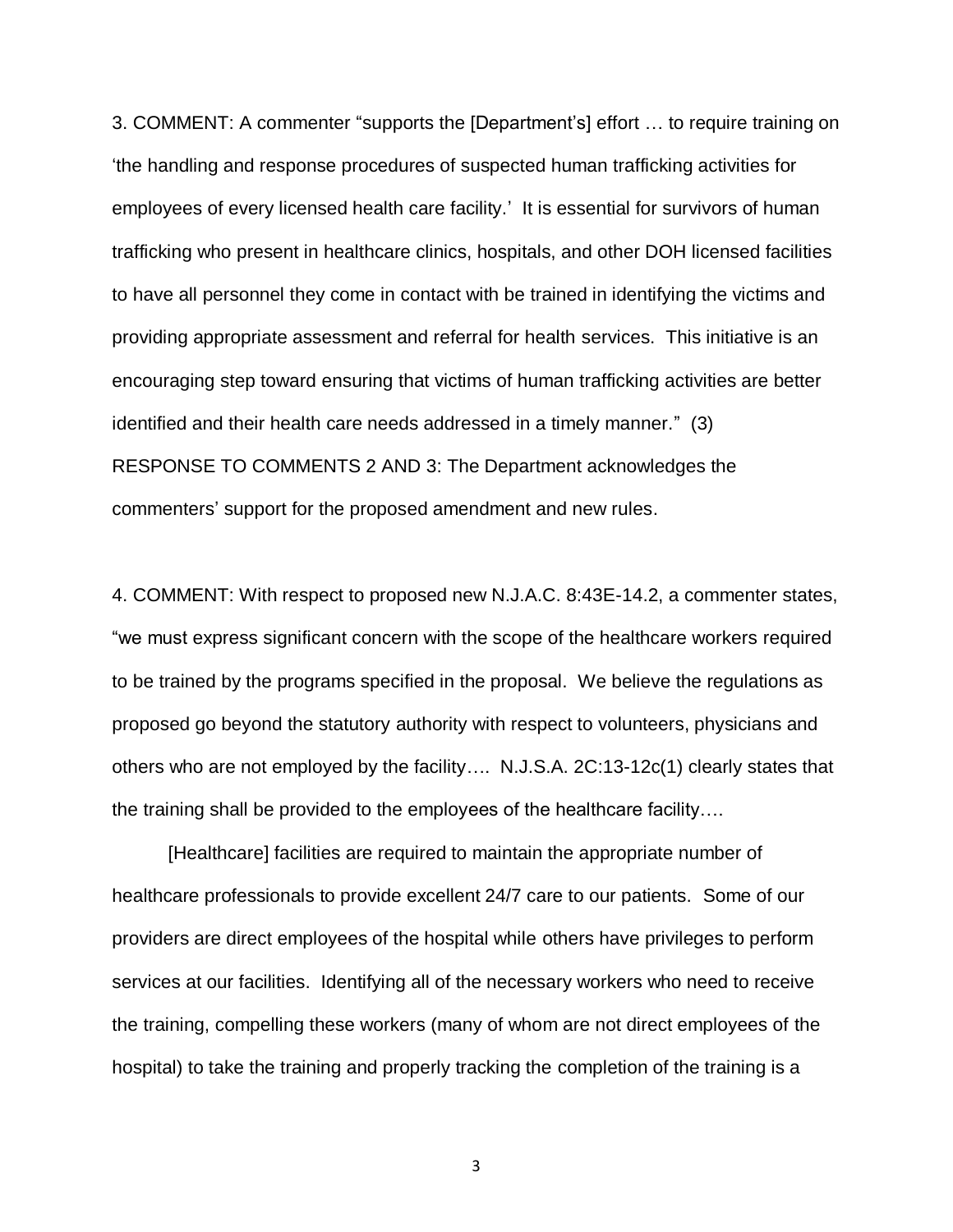significant bureaucratic burden for the healthcare facility. To be clear, we support providing this training to our employees and employed physicians as regulated pursuant to Title 45 of the Revised Statutes. However, the training requirement for all providers performing services within the facility, regardless of their employment status should fall on the licensure of that provider and not the facility. We would be happy to offer the training to volunteers, physicians and others not directly employed by the facility, but we should not be subject to penalties should they fail to comply. Therefore, we respectfully request the rule proposal be amended to reflect the language of the statute to restrict the healthcare's obligation for providing the training to the "employees of the healthcare facility." (1)

RESPONSE: Proposed new N.J.A.C. 8:43E-14.5 would require facilities to establish policies and procedures by which they determine the facility positions that require training, based on the position holder's probable direct contact and/or interaction with facility patients and/or the visitors of facility patients.

Proposed new N.J.A.C. 8:43E-14.2(c) would not require facilities to train workers who perform services onsite but receive their salaries from another facility. The rule would allocate the training responsibility for these workers to the facilities that pay their salaries.

Some facilities might retain the services of entities that are not themselves facilities subject to the Act, such as health care services staffing agencies, food service vendors, and daily custodial services contractors. A facility can condition these retentions on its contractors administering training, and recordkeeping thereof, to those of their workers who would fill positions that a facility designates as requiring training,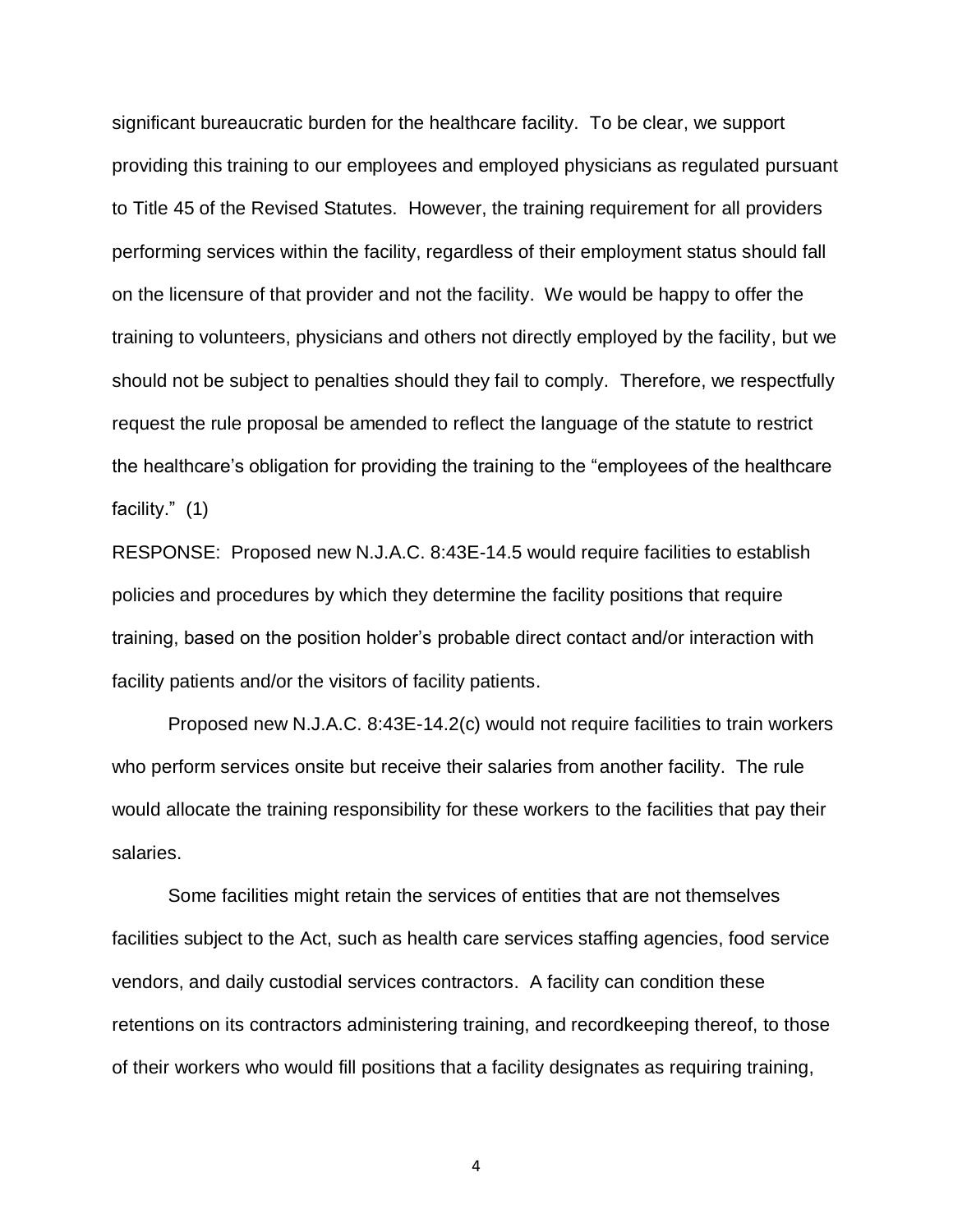and making available training records on Department request. Verification of contracted workers' receipt of training, and ensuring that training records are available upon Department request, would remain the responsibility of facilities that contract with vendors for the performance of onsite services. This would be consistent with facilities' comparable obligation to ensure that health care professionals whom they hire, and/or to whom they grant privileges to practice in their facilities, hold credentials in good standing from their respective professional credentialing boards. If a professional performs licensed professional services in a facility but does not hold a valid license, the facility remains responsible for having allowed the professional to practice unlawfully thereat and having failed to verify licensure.

Proposed new N.J.A.C. 8:43E-14.2 does not indicate that facilities can verify workers' prior receipt of the required training as an alternative to the facility directly arranging workers' training. In response to the comment, the Department will add new N.J.A.C. 8:43E-14.2(d) to identify this as an alternative means of compliance, if the entity confirming the worker's completion of training is another health care facility under the jurisdiction of the Department, or is subject to a contractual obligation of good faith, honesty, and fair dealing, to the facility, that maintains training records consistent with N.J.A.C. 8:43E-14.4 and the facility can make those records available upon Department request. Rather than the Department prescribing a verification process, the Department anticipates that facilities would develop this process as part of the policies and procedures that N.J.A.C. 8:43E-14.5 would require.

The commenter also appears to refer to independent professionals and other workers who are not subject to a training mandate through another facility, such as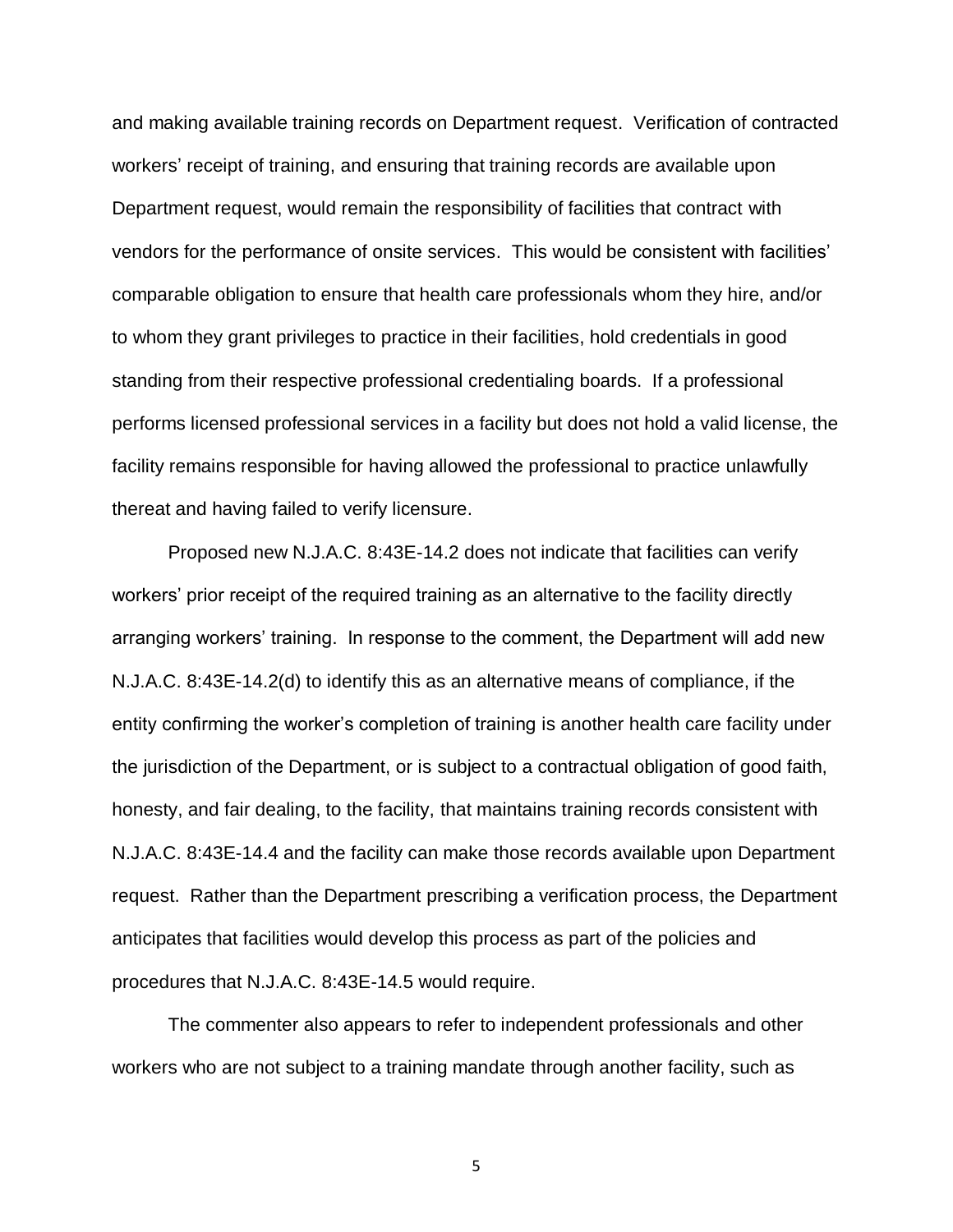physicians in private practice to whom facilities might grant privileges, or volunteers. The proposed new rules would require facilities to administer training, and maintain records thereof, to persons who serve in positions that the facility designates as requiring training, if the worker did not receive verifiable and tracked training as an employee of another facility, or through a vendor with a contractual obligation to the facility to fulfill the training responsibility and maintain contemporaneous records thereof.

The proposed definition of the term "employee" is consistent with other rules that construe the term broadly to include volunteers, contract workers, and persons with facility privileges. This typically occurs when a standard must encompass the entire worker population of a licensed health care facility to accomplish a result intended to protect patient and/or worker health and safety. Some chapters appear to use interchangeably the terms, "employee," "personnel," and "staff." Many of these other rules establish facility obligations to train workers, verify workers' experience, education, and credentials through other entities, and maintain training records. See, for example:

1. N.J.A.C. 8:30-1.2(b), which defines "employee," for the purposes of the Health Care Professional Responsibility and Reporting Enhancement Act, to mean "a health care professional who [is] employed by a health care entity; [has] an affiliation with a health care entity; [is] under contract to render professional services to a health care entity; [has] privileges granted by a health care entity; or [provides] health care professional services to a health care entity pursuant to an agreement with a health care services firm or staffing registry";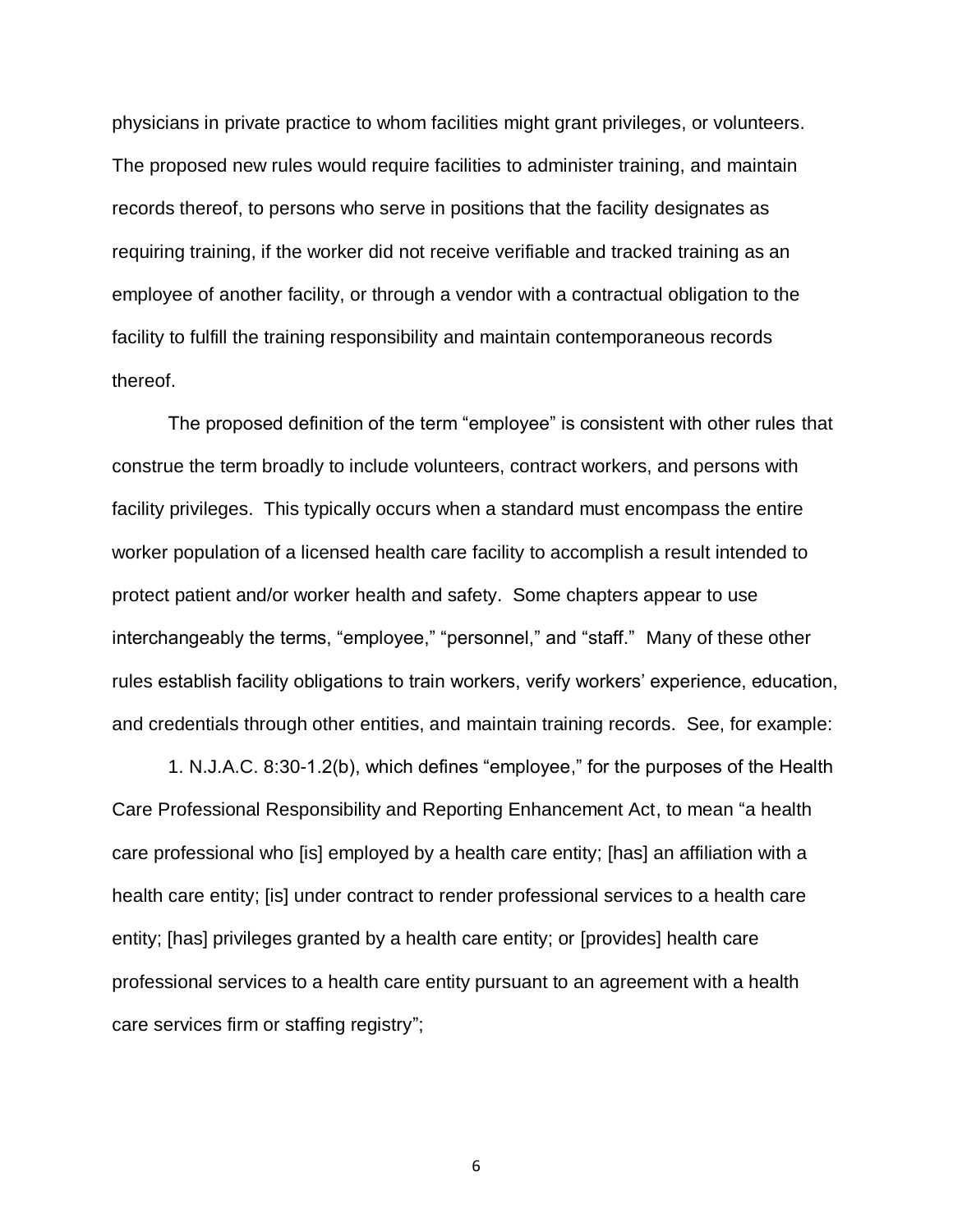2. N.J.A.C. 8:42-12.8, which requires home health agencies to provide orientation in infection control practices to employees and staff with whom they are under contract, if they are to provide direct patient care;

3. N.J.A.C. 8:39-13.4 (a)1, which requires long-term care facilities to provide orientation to "new employees," which the section defines "to include all permanent and temporary resident care personnel, nurses retained through an outside agency, and persons providing services by contract";

4. N.J.A.C. 8:42-12.8, which requires home health agencies to provide orientation and in-service education to "all new employees and staff under contract to provide direct patient care" in infection control practices "for the employee's specific discipline";

5. N.J.A.C. 8:42C-3.4, which requires hospices to administer tuberculosis testing to "all agency personnel, both directly employed and under contract, and thereafter to all new personnel at the time of employment, as well as volunteers" and to "maintain records of the results," and see similar requirements in that section for rubella and rubeola screening of all personnel, "both directly employed and under contract to provide direct care to patients, as well as volunteers";

6. N.J.A.C. 8:42C-10.7, which requires hospices to provide orientation in infection control practices to "all new personnel and staff, as well as volunteers, under contract to provide direct patient care";

7. N.J.A.C. 8:43A-1.3, which defines "employee" for the purposes of the rules governing licensure of ambulatory care facilities to mean "[full] and part-time employees[, persons] a facility engages who are in direct contact with patients or who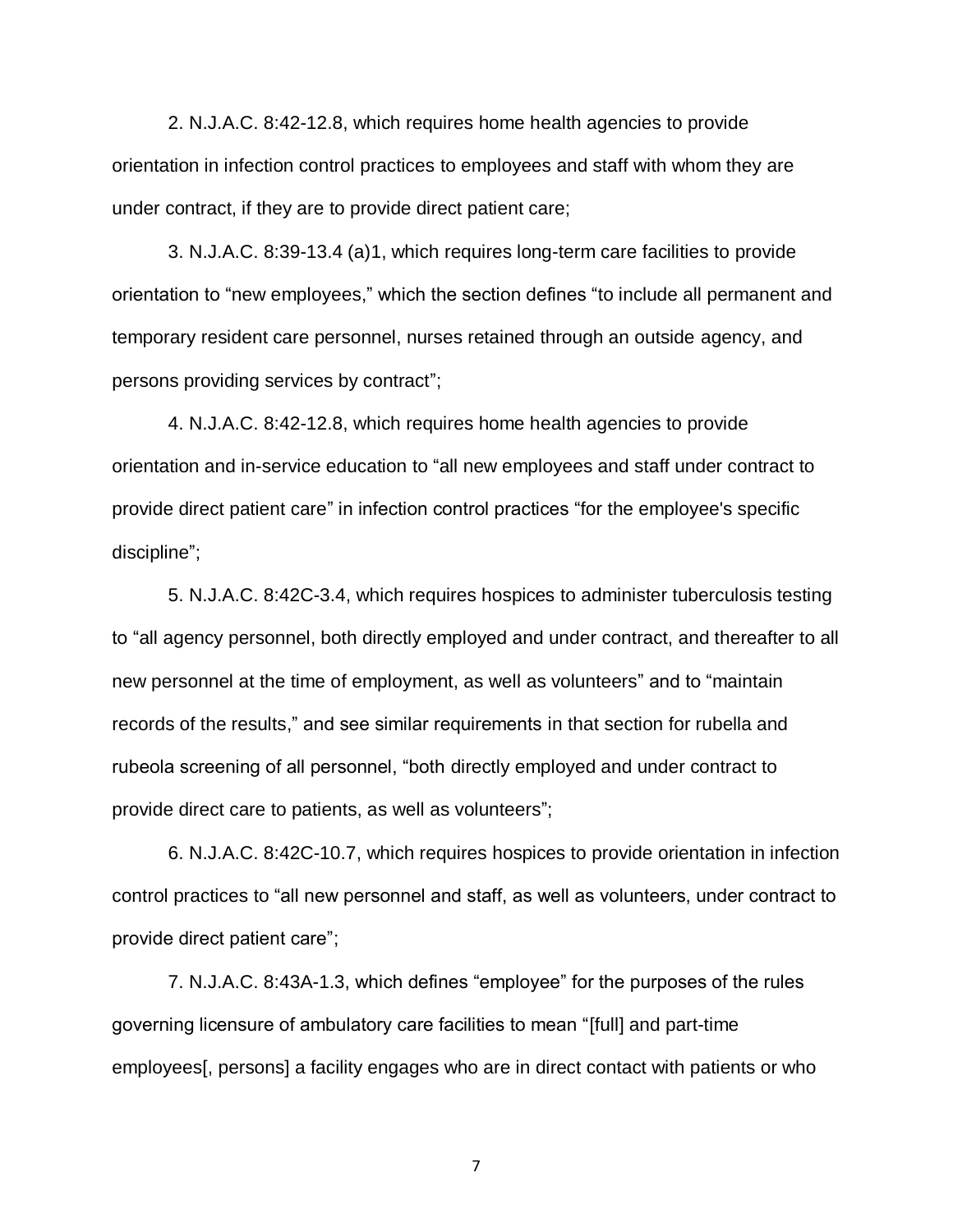provide patient care[, volunteer] staff[,] and [physicians] and other clinical practitioners who are either salaried by the facility or have clinical privileges to provide medical care at the facility"; and

8. N.J.A.C. 8:43G-24.13, which requires hospitals to train "[all] employees, including part-time employees, temporary agency personnel, and private duty nurses," in fire and other emergency response procedures, the use of fire-fighting equipment, and "patient evacuation of hospital buildings as part of their initial orientation and at least annually thereafter."

As the notice of proposal Summary notes, researchers have found that "[outside] of law enforcement, healthcare settings are among the few places where the lives of human trafficking victims may intersect with the rest of society's, if only for brief periods," but "studies have demonstrated that medical care providers are woefully unprepared to identify trafficking victims," and in the United States, "nurses and other clinicians who encounter a person who's being trafficked probably won't realize it." 48 N.J.R. at 2214. It would thwart the Act's purpose of turning those rare healthcare encounters into lifesaving opportunities for victim identification, rescue, and response, if the professionals who are most likely to be present during those encounters were exempt from receiving human trafficking awareness and response training based on their compensation arrangements with the facilities at which those interactions occur.

For the foregoing reasons, and except as described above, the Department will make no change on adoption in response to the comment and declines to relieve facilities of the obligation to train, or to confirm the prior training of, those serving in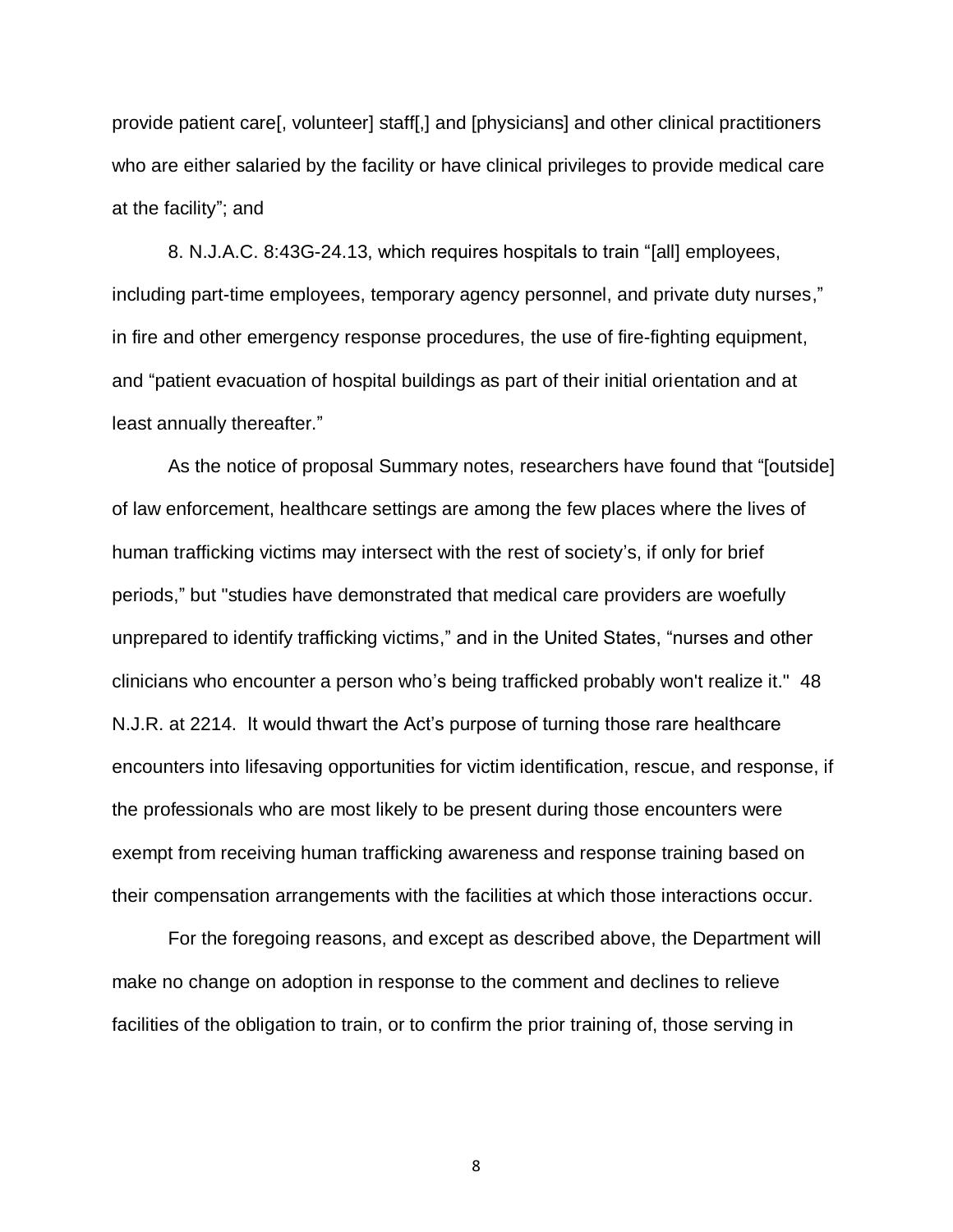positions that facilities designate as requiring training, based on a position holder's likely interactions with patients and/or their visitors.

**Summary** of Agency-Initiated Changes:

1. The Department is making a non-substantial change on adoption at N.J.A.C. 8:43E-14.3 to insert dates that depend on the effective date of notice of adoption.

2. The Department is making a non-substantial change on adoption at N.J.A.C. 8:43E-14.4 to correct the section heading to reflect the content of the section.

#### **Federal Standards Statement**

The Department adopts the new rules at N.J.A.C. 8:43E-14 and the amendment at 8:43E-3.4(a)21 pursuant to the Human Trafficking Prevention, Protection, and Treatment Act. There are no Federal standards applicable to the adopted new rules and amendment. Therefore, no Federal standards analysis is required.

**Full text** of the adoption follows (additions to proposal indicated in boldface with asterisks **\*thus\***; deletions from proposal indicated in brackets with asterisks \*[thus]\*):

8:43E-14.2 Facility personnel to receive training

 $(a) - (c)$  (No change from proposal.)

**\*(d) As an alternative to a facility requiring workers to receive training in accordance with N.J.A.C. 8:43E-14.3 from the facility, a facility can confirm that a worker already received that training from another entity, if the other entity is either:**

**1. A facility; or**

**2. A contractor or vendor that:**